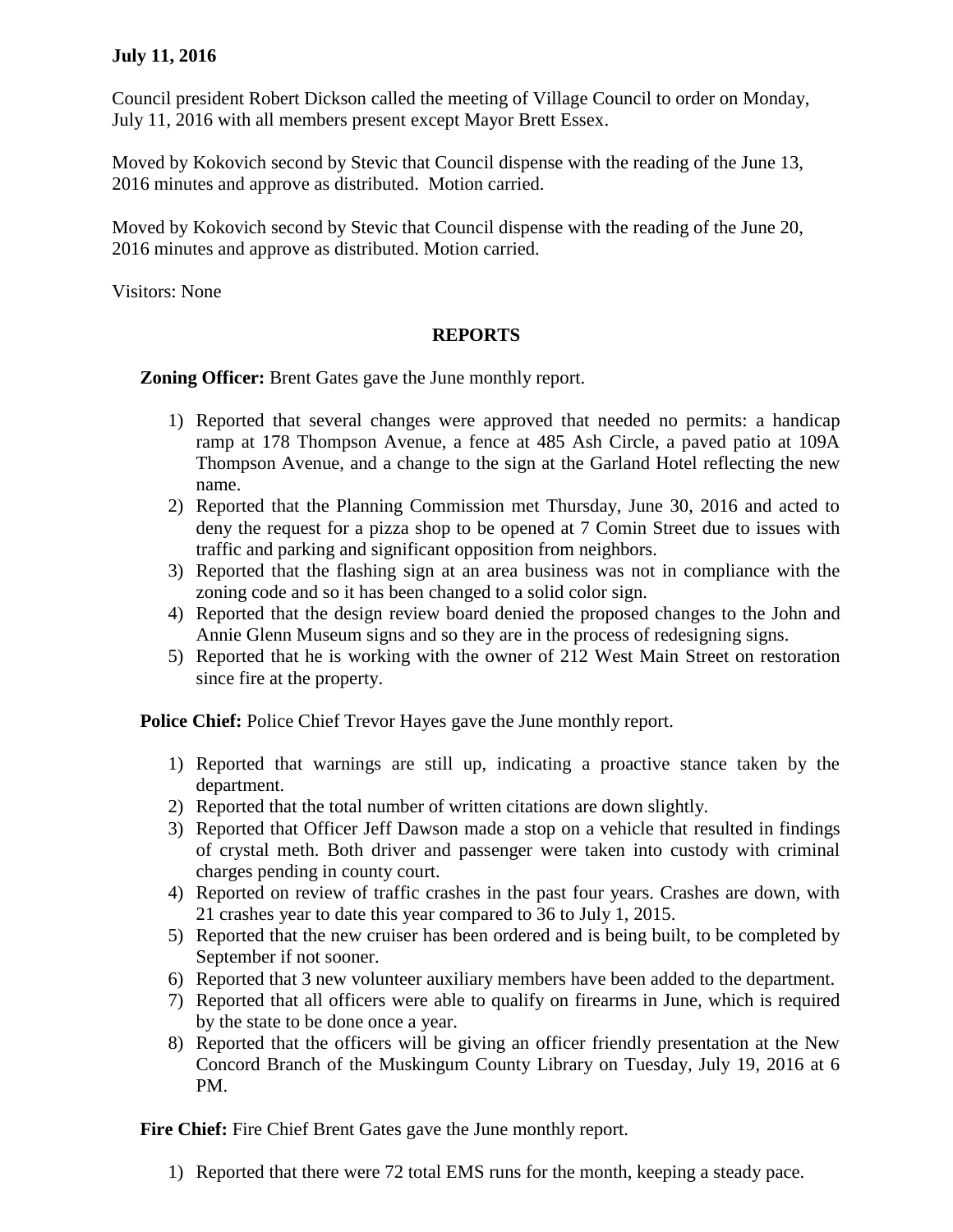- 2) Reported that year to date transports are up from 346 to 395.
- 3) Reported 19 total fires for the month with 119 total fires to date.
- 4) Reported that the Fireman's Festival was very successful, with the fill the boot campaign allowing the fireworks to be paid for before the event for the first time.

**Fiscal Officer:** Fiscal Officer Lynn Marlatt gave the June monthly report.

- 1) Reported that the fund report balance was \$735,088.36 at the end of June.
- 2) Reported that income tax revenue collected year to date is \$322,433.
- 3) Reported that the safety service income tax revenue collected year to date is \$161,216.
- 4) Reported that the swimming pool revenue year to date is \$21,608 with year to date expenses of \$13,975.
- 5) Reported that 2 debt payments were made in June totaling \$62,000.

**Village Administrator:** Village Administrator Charlotte Colley gave the June monthly report.

- Water Production for June  $-6,196,280$  gallons
- Wastewater Flows for June  $-5,711,700$  gallons
- 1) Reported that the operations department has completed lead and copper testing throughout the Village with letters containing the results being sent to all test sites.
- 2) Reported that operations staff have been working to fix or replace broken water meters in the Village
- 3) Reported that Columbia Gas has completed 90% of the gas line replacement/upgrade project, with the contractor working to pave road cuts and replace damaged sidewalk sections.
- 4) Reported that the Planning Commission met on June 30, 2016 and made a recommendation for council to approve the zoning code update. The policy committee will be looking at this with first reading to be on the August Council agenda.
- 5) Reported that the Planning Commission approved a lot split application for the Garland Commons development to secure addresses for those parcels.
- 6) Reported that the Liberty Road bridge discussions have been postponed by the railroad. Colley reported that she met with the Muskingum County Engineer to discuss solutions. Councilman Kerrigan suggested contacting Ohio Senators or Representatives in this matter.

**Finance Committee:** Kokovich reported that the committee held a joint meeting with the Infrastructure Committee prior to meeting.

- 1) Committee recommends passage of Resolution 7-16-1 which would accept the lowest and most responsible bid for the 2016 New Concord Street Improvement project.
- 2) Committee recommends passage of Resolution 7-16-2 to enter into a contract with GGC engineers for the preliminary engineering for proposed ground water storage tank.
- 3) Committee recommends passage of Ordinance F-7-16-1 to appropriate additional funds for the Village of New Concord to the Recreation Fund to be the matching side of a Rogge foundation grant for the Upper Reservoir Playground.

**Safety Committee:** Lyle reported that the committee met prior to meeting.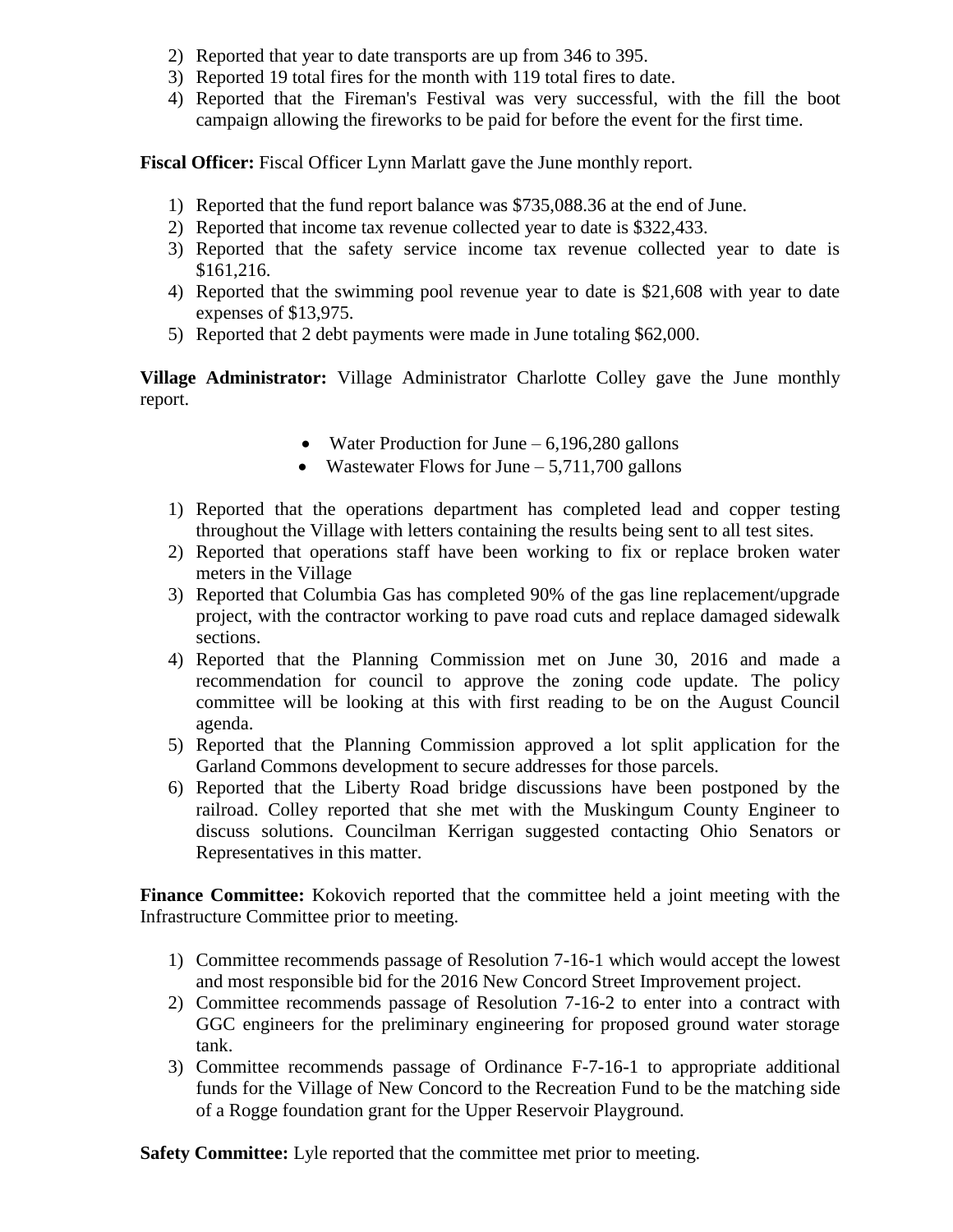1) Committee discussed 16 unnamed alleys within the Village. This is a major safety issue for traffic, fire, or EMS incidents. Committee proposed names to be approved by the county mapping director.

**Infrastructure:** Dickson reported the committee held a joint meeting with Finance Committee prior to meeting.

- 1) Committee recommends approval of Resolution 7-16-2 to approve Parnell and Associates for the 2016 Village Street Improvement Project.
- 2) Committee approved removal of dead or dying trees at 52 East Main Street, at 3 Maple Avenue, at the apartments on Main Street, and at the New Concord Library. These were recommended by Ann Bonner, ODNR Arborist.
- 3) Reported that the Shady Valley Shamrock 4-H Club weeded and mulched the area around the "S" bridge and planted a Frontier Elm Tree.

## **OLD BUSINESS**

Moved by Lyle Seconded by Stevic **Resolution No. 8-16-1**, a Resolution authorizing the proper village officials to begin the process for the Water System Improvements Project with an expected construction date of 2017. Second Reading.

| Kokovich | yea | Baier                | yea |
|----------|-----|----------------------|-----|
| Stevic   | yea | Lyle                 | yea |
| Dickson  |     | Kerrigan             | yea |
|          |     | <b>Motion Passes</b> |     |

## **NEW BUSINESS**

Moved by Kokovich Seconded by Baier **Resolution No. 7-16-1**, a Resolution to accept the lowest and best bid and proceed with a contract for the 2016 New Concord Street Improvement Project and declaring an emergency.

| Kokovich | yea | Baier                | yea |
|----------|-----|----------------------|-----|
| Stevic   | vea | Lyle                 | vea |
| Dickson  |     | Kerrigan             | yea |
|          |     | <b>Motion Passes</b> |     |

Moved by Baier Seconded by Kokovich That **Resolution No. 7-16-1** be approved as read. Kokovich yea Baier yea Stevic yea Lyle yea Dickson Kerrigan yea Motion Passes

Moved by Kerrigan Seconded by Stevic **Resolution No. 7-16-2**, a Resolution authorizing the Village Administrator to enter into a contract with GGC Engineers to perform preliminary engineering for the proposed ground water storage tank and declaring an emergency.

| Kokovich | vea | Baier | yea |
|----------|-----|-------|-----|
|----------|-----|-------|-----|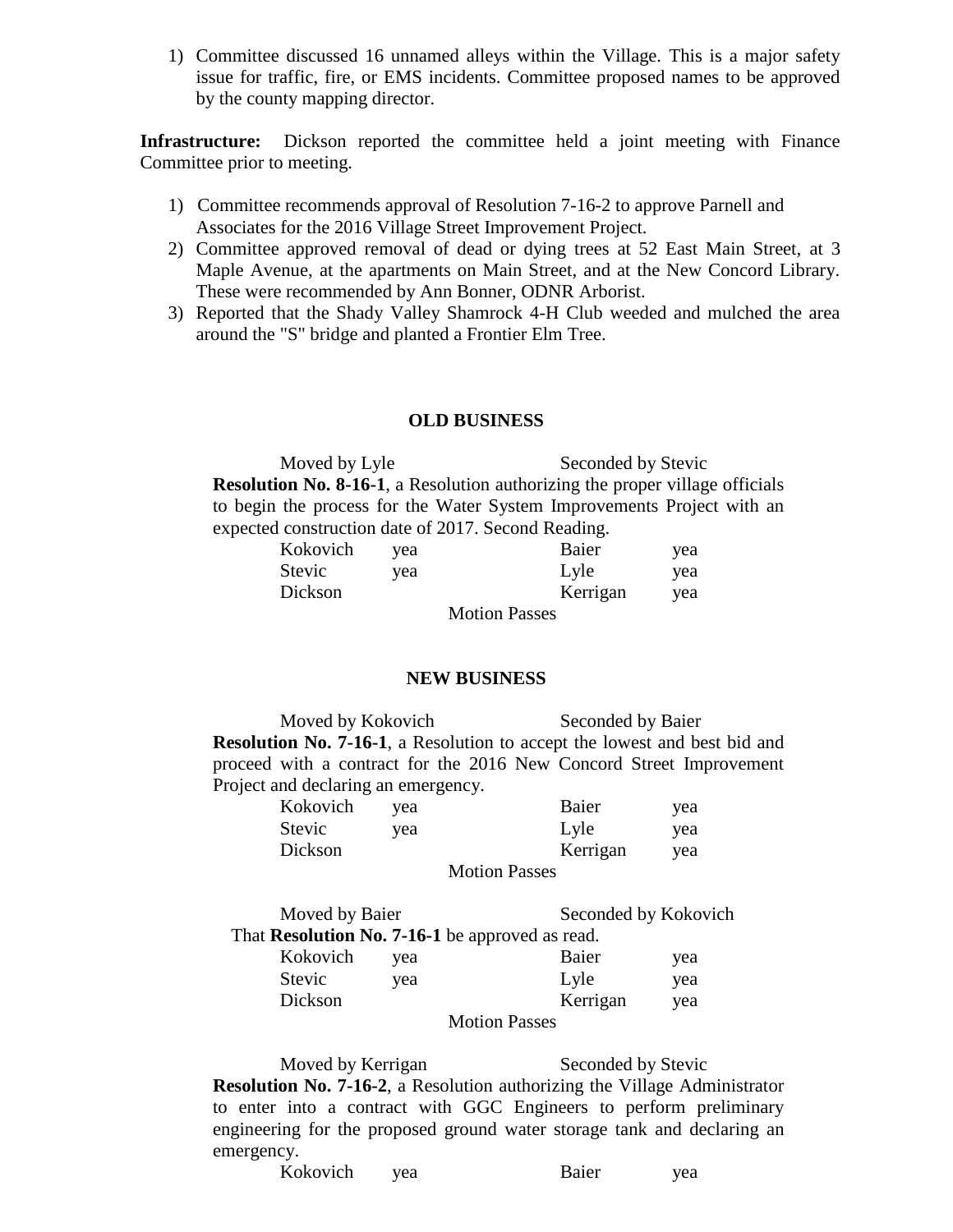|                           | Stevic   |                                                                       | yea             |                                                                      | Lyle                 | yea                                                                       |
|---------------------------|----------|-----------------------------------------------------------------------|-----------------|----------------------------------------------------------------------|----------------------|---------------------------------------------------------------------------|
|                           | Dickson  |                                                                       |                 |                                                                      | Kerrigan             | yea                                                                       |
|                           |          |                                                                       |                 | <b>Motion Passes</b>                                                 |                      |                                                                           |
|                           |          | Moved by Stevic                                                       |                 |                                                                      | Seconded by Kerrigan |                                                                           |
|                           |          |                                                                       |                 | That <b>Resolution No. 7-16-2</b> be approved as read.               |                      |                                                                           |
|                           | Kokovich |                                                                       | yea             |                                                                      | Baier                | yea                                                                       |
|                           | Stevic   |                                                                       | yea             |                                                                      | Lyle                 | yea                                                                       |
|                           | Dickson  |                                                                       |                 |                                                                      | Kerrigan             | yea                                                                       |
|                           |          |                                                                       |                 | <b>Motion Passes</b>                                                 |                      |                                                                           |
|                           |          | Moved by Kokovich                                                     |                 |                                                                      | Seconded by Stevic   |                                                                           |
|                           |          |                                                                       |                 |                                                                      |                      | Ordinance No. F-7-16-1, an Ordinance amending F-3-16-1 in order to        |
|                           |          |                                                                       |                 |                                                                      |                      | appropriate additional funds for the Village of New Concord, Ohio, during |
|                           |          |                                                                       |                 | the fiscal year ending December 31, 2016 and declaring an emergency. |                      |                                                                           |
|                           | Kokovich |                                                                       | yea             |                                                                      | Baier                | yea                                                                       |
|                           | Stevic   |                                                                       | yea             |                                                                      | Lyle                 | yea                                                                       |
|                           | Dickson  |                                                                       |                 |                                                                      | Kerrigan             | yea                                                                       |
|                           |          |                                                                       |                 | <b>Motion Passes</b>                                                 |                      |                                                                           |
|                           |          | Moved by Stevic                                                       |                 |                                                                      |                      | Seconded by Kokovich                                                      |
|                           |          |                                                                       |                 | That Ordinance No. F-7-16-1 be approved as read.                     |                      |                                                                           |
| Kokovich                  |          |                                                                       | yea             |                                                                      | Baier                | yea                                                                       |
|                           | Stevic   |                                                                       | yea             |                                                                      | Lyle                 | yea                                                                       |
|                           | Dickson  |                                                                       |                 |                                                                      | Kerrigan             | yea                                                                       |
|                           |          |                                                                       |                 | <b>Motion Passes</b>                                                 |                      |                                                                           |
|                           |          |                                                                       |                 |                                                                      |                      |                                                                           |
|                           |          |                                                                       |                 |                                                                      |                      |                                                                           |
| <b>APPROVAL OF BILLS:</b> |          | See list                                                              |                 |                                                                      |                      |                                                                           |
|                           |          | Moved by Baier, seconded by Kerrigan that the bills be approved       |                 |                                                                      |                      |                                                                           |
|                           |          | for payment. All voted yea. Motion carried. Bills list on file in the |                 |                                                                      |                      |                                                                           |
|                           |          |                                                                       | Clerk's office. |                                                                      |                      |                                                                           |
|                           |          |                                                                       |                 |                                                                      |                      |                                                                           |
| <b>ANNOUNCEMENTS:</b>     |          | -NCAARD Outdoor Movie-Star Wars-The Force Awakens-July 16             |                 |                                                                      |                      |                                                                           |
|                           |          | at dark                                                               |                 |                                                                      |                      |                                                                           |
|                           |          |                                                                       |                 |                                                                      |                      |                                                                           |
|                           |          | -Officer Friendly Presentation-New Concord Branch Library-July        |                 |                                                                      |                      |                                                                           |
|                           |          | 19 at 6 PM                                                            |                 |                                                                      |                      |                                                                           |
|                           |          | -Celebrate New Concord-Jerry Weaver Goodtime Jazz Band-July           |                 |                                                                      |                      |                                                                           |
|                           |          | 19 at 7 PM                                                            |                 |                                                                      |                      |                                                                           |

-Planning Commission Meeting-Thursday, July 21 at 6 PM

-Fire Fighters End of Summer Reading-New Concord Branch

Library-July 26 at 6 PM

-Village Council Meeting-August 8 at 7:30 PM